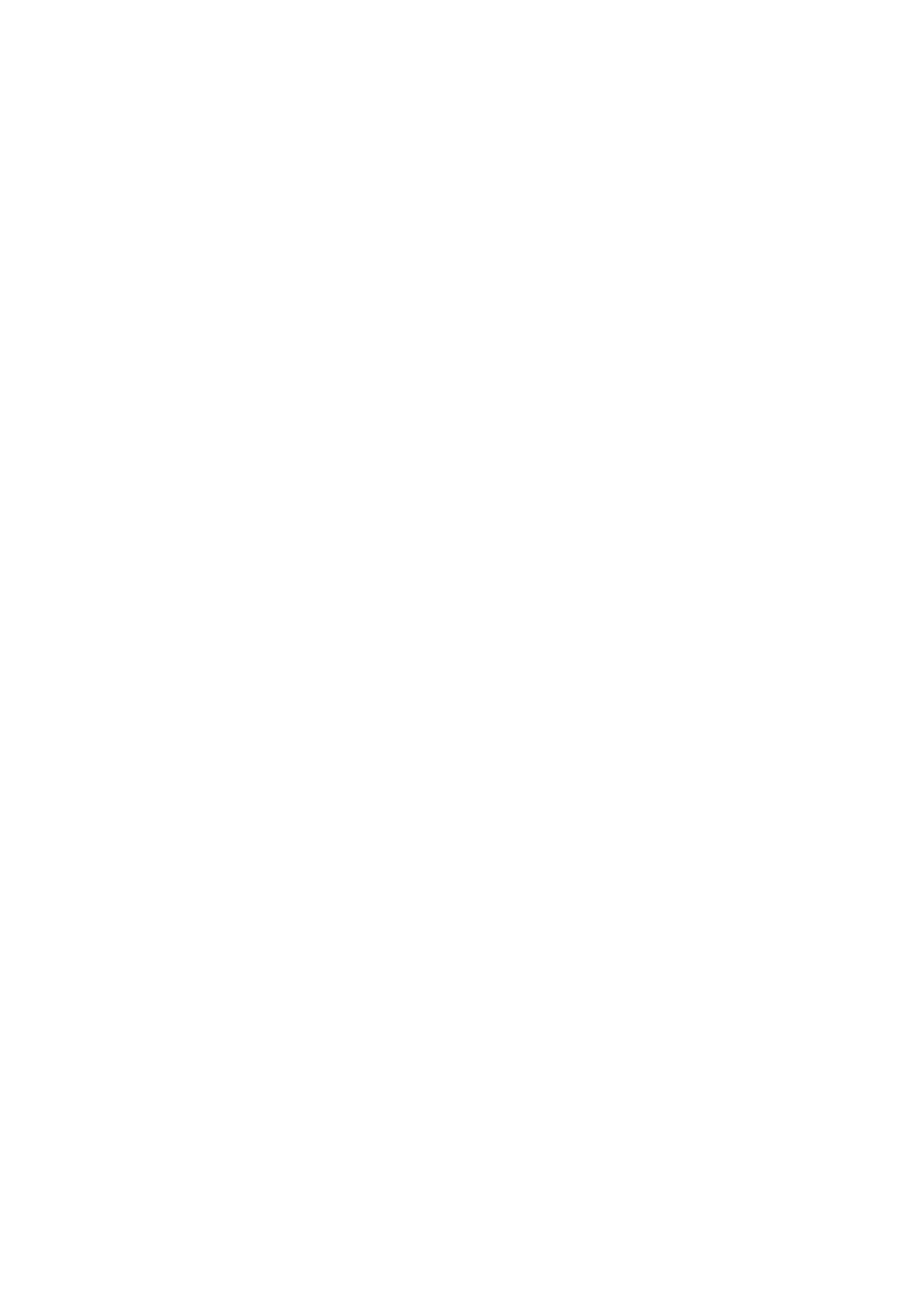*This PUBLIC BILL, originated in the LEGISLATIVE COUNCIL and, having this day passed, is now ready for presentation to the LEGISLATIVE ASSEMBLY for its concurrence.*

*Legislative Council*

*Clerk of the Parliaments.*



New South Wales

## **Truth in Labelling (Free-range Eggs) Bill 2011**

Act No , 2011

An Act to define, and to regulate the labelling of, free-range eggs.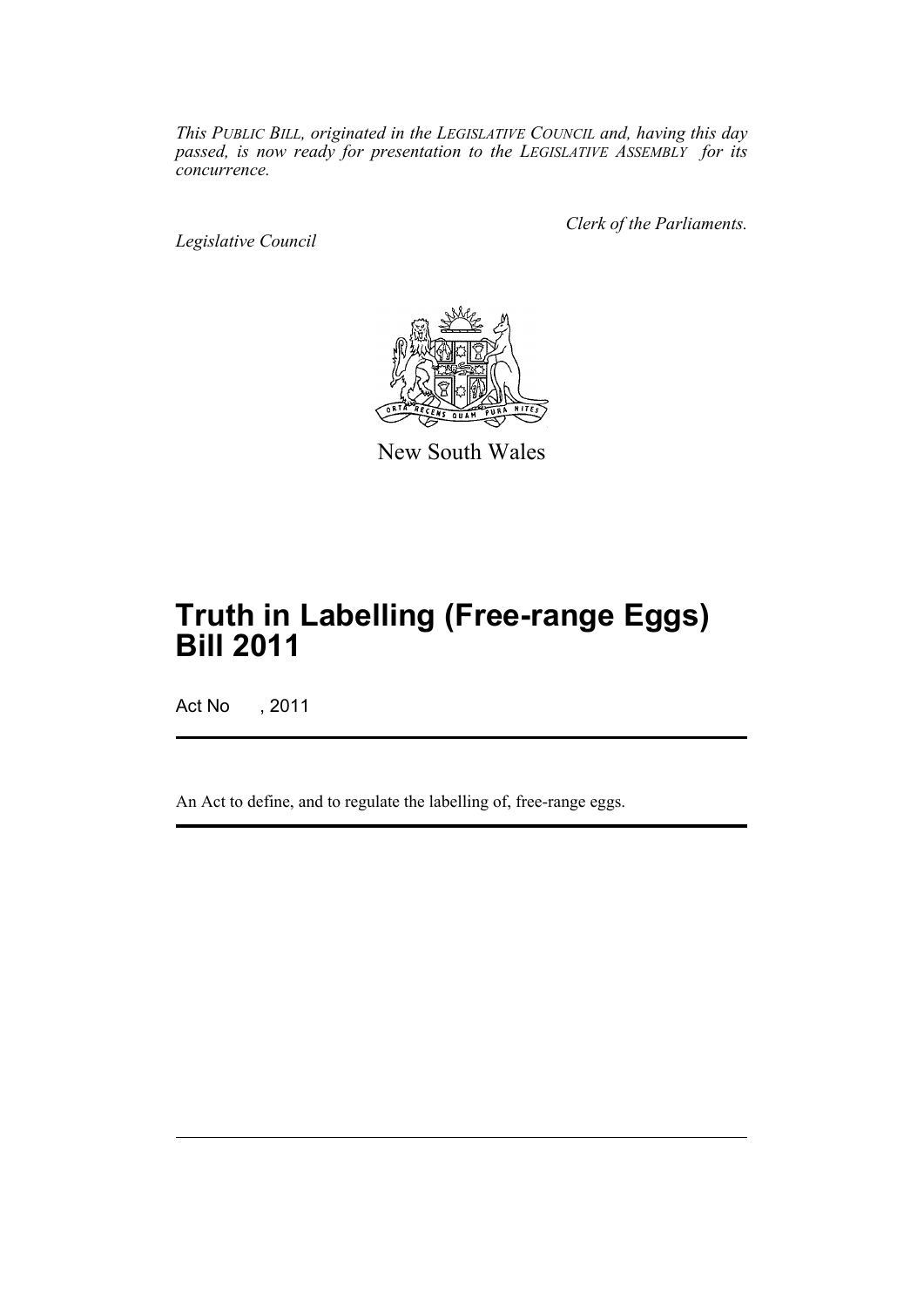<span id="page-3-4"></span><span id="page-3-3"></span><span id="page-3-2"></span><span id="page-3-1"></span><span id="page-3-0"></span>

| The Legislature of New South Wales enacts: |                                   |                                                                                                                                                   |          |  |  |
|--------------------------------------------|-----------------------------------|---------------------------------------------------------------------------------------------------------------------------------------------------|----------|--|--|
| 1                                          | Name of Act                       |                                                                                                                                                   |          |  |  |
|                                            |                                   | This Act is the Truth in Labelling (Free-range Eggs) Act 2011.                                                                                    | 3        |  |  |
| $\mathbf{2}$                               | <b>Commencement</b>               |                                                                                                                                                   |          |  |  |
|                                            |                                   | This Act commences on the date of assent to this Act.                                                                                             | 5        |  |  |
| 3                                          | <b>Definitions</b>                |                                                                                                                                                   |          |  |  |
|                                            | (1)                               | In this Act:                                                                                                                                      | 7        |  |  |
|                                            |                                   | <b>fowl</b> means a domesticated chicken (Gallus gallus).                                                                                         | 8        |  |  |
|                                            |                                   | <i>laying fowl</i> means any fowl being bred, kept or used for the purpose of<br>commercial egg production.                                       | 9<br>10  |  |  |
|                                            | (2)                               | Notes included in this Act do not form part of this Act.                                                                                          | 11       |  |  |
| 4                                          |                                   | Requirements for free-range eggs                                                                                                                  | 12       |  |  |
|                                            | (1)                               | A person must not advertise, package or label eggs that are for sale as                                                                           | 13       |  |  |
|                                            |                                   | free-range, or use images or other means to suggest that the eggs that are                                                                        | 14       |  |  |
|                                            |                                   | for sale are free-range, unless the requirements of this section with<br>respect to the eggs and the laying fowl that produce the eggs are        | 15<br>16 |  |  |
|                                            |                                   | complied with.                                                                                                                                    | 17       |  |  |
|                                            |                                   | Maximum penalty: In the case of a corporation, 500 penalty units, or, in                                                                          | 18       |  |  |
|                                            |                                   | any other case, 50 penalty units or imprisonment for 6 months, or both.                                                                           | 19       |  |  |
|                                            | (2)                               | Laying fowl must be kept in conditions that meet the requirements (if<br>any) specified in the regulations for the purposes of this section.      | 20<br>21 |  |  |
|                                            | (3)                               | Eggs produced by the laying fowl must be candled and handled in<br>accordance with any requirements specified in the regulations.                 | 22<br>23 |  |  |
|                                            | (4)                               | This section does not prevent laying fowl being fed natural pigments to                                                                           | 24       |  |  |
|                                            |                                   | enrich the colour of egg yolks.                                                                                                                   | 25       |  |  |
| 5                                          | <b>Requirements for barn eggs</b> |                                                                                                                                                   |          |  |  |
|                                            | (1)                               | A person must not advertise, package or label eggs that are for sale as                                                                           | 27       |  |  |
|                                            |                                   | barn eggs, or use images or other means to suggest that the eggs that are<br>for sale are barn eggs, unless the requirements of this section with | 28<br>29 |  |  |
|                                            |                                   | respect to the laying fowl that produce the eggs are complied with.                                                                               | 30       |  |  |
|                                            |                                   | Maximum penalty: In the case of a corporation, 500 penalty units, or, in                                                                          | 31       |  |  |
|                                            |                                   | any other case, 50 penalty units or imprisonment for 6 months, or both.                                                                           | 32       |  |  |
|                                            | (2)                               | Laying fowl must be kept in the following conditions:                                                                                             | 33       |  |  |
|                                            |                                   | fowl must be kept in conditions that meet the requirements (if<br>(a)<br>any) specified in the regulations for the purposes of this section,      | 34<br>35 |  |  |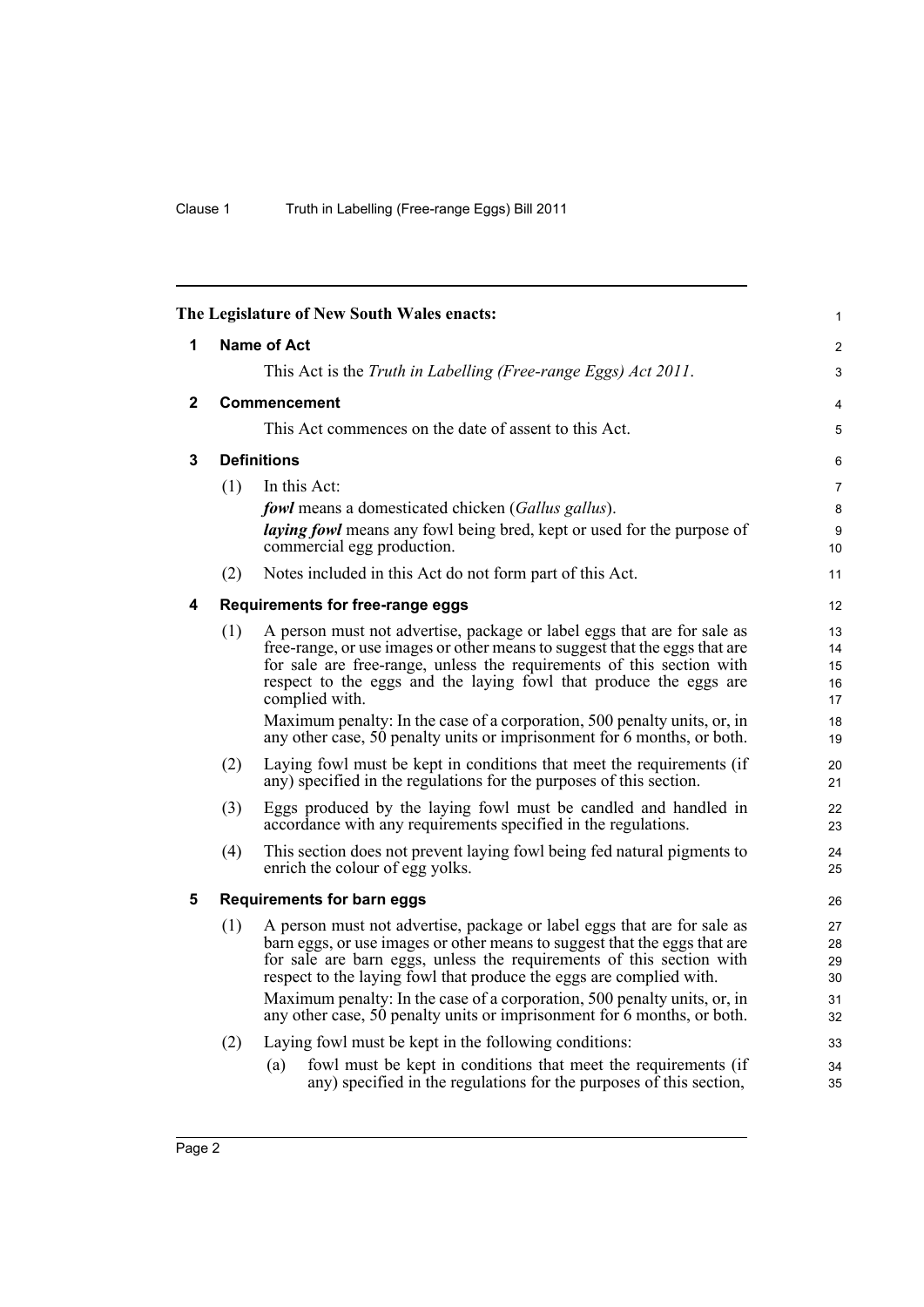<span id="page-4-3"></span><span id="page-4-2"></span><span id="page-4-1"></span>**9 Defence**

<span id="page-4-0"></span>

|   |                                                                                                                    | (b)       | fowl must be kept in accordance with any requirements in<br>relation to laying fowl confined in non-cage housing that are<br>imposed by or under the Prevention of Cruelty to Animals Act<br>1979.                                                   | 1<br>$\overline{2}$<br>3<br>$\overline{\mathbf{4}}$ |  |  |
|---|--------------------------------------------------------------------------------------------------------------------|-----------|------------------------------------------------------------------------------------------------------------------------------------------------------------------------------------------------------------------------------------------------------|-----------------------------------------------------|--|--|
|   |                                                                                                                    |           | <b>Note.</b> Division 3 of Part 2A of the <i>Prevention of Cruelty to Animals</i><br>(General) Regulation 2006 contains provisions relating to laying fowl in<br>non-cage housing and includes specific requirements for nests and<br>stock density. | $\mathbf 5$<br>$\,6\,$<br>$\overline{7}$<br>$\bf 8$ |  |  |
| 6 | Sale of eggs that are not free-range or barn eggs                                                                  |           |                                                                                                                                                                                                                                                      |                                                     |  |  |
|   | (1)                                                                                                                | in cages. | A person must not, in any advertising, packaging or labelling of<br>non-complying eggs that are for sale, use any words, images or other<br>means to suggest that the laying fowl that produce the eggs are not kept                                 | 10<br>11<br>12<br>13                                |  |  |
|   |                                                                                                                    |           | Maximum penalty: In the case of a corporation, 500 penalty units, or, in<br>any other case, 50 penalty units or imprisonment for 6 months, or both.                                                                                                  | 14<br>15                                            |  |  |
|   | (2)                                                                                                                |           | A person must not package non-complying eggs for sale, unless the<br>package is labelled with the words "cage eggs" in letters that are at least<br>10 mm high.                                                                                      | 16<br>17<br>18                                      |  |  |
|   |                                                                                                                    |           | Maximum penalty: In the case of a corporation, 500 penalty units, or, in<br>any other case, 50 penalty units or imprisonment for 6 months, or both.                                                                                                  | 19<br>20                                            |  |  |
|   | (3)                                                                                                                |           | In this section:                                                                                                                                                                                                                                     | 21                                                  |  |  |
|   |                                                                                                                    |           | <b>non-complying eggs</b> means eggs that, under this Act, cannot lawfully<br>be advertised, packaged or labelled as free-range eggs or barn eggs.                                                                                                   | 22<br>23                                            |  |  |
| 7 | Accreditation of producers of free-range eggs<br>24                                                                |           |                                                                                                                                                                                                                                                      |                                                     |  |  |
|   | (1)                                                                                                                |           | The regulations may establish a scheme for the accreditation of persons<br>who keep laying fowl for the production of free-range eggs.                                                                                                               | 25<br>26                                            |  |  |
|   | (2)                                                                                                                | eggs.     | The scheme may include provision for the regular inspection of<br>premises in which laying fowl are kept for the production of free-range                                                                                                            | 27<br>28<br>29                                      |  |  |
| 8 | <b>Proceedings for offences</b><br>30                                                                              |           |                                                                                                                                                                                                                                                      |                                                     |  |  |
|   |                                                                                                                    |           | Proceedings for an offence under this Act or the regulations are to be<br>dealt with summarily before the Local Court.                                                                                                                               | 31<br>32                                            |  |  |
| 9 | <b>Defence</b>                                                                                                     |           |                                                                                                                                                                                                                                                      |                                                     |  |  |
|   | It is a defence to a prosecution for an offence under this Act if the<br>defendant establishes that the defendant: |           |                                                                                                                                                                                                                                                      |                                                     |  |  |
|   |                                                                                                                    | (a)       | did not know, and could not reasonable be expected to have<br>known, of the contravention, and                                                                                                                                                       | 36<br>37                                            |  |  |
|   |                                                                                                                    | (b)       | had taken all reasonable steps to prevent the contravention.                                                                                                                                                                                         | 38                                                  |  |  |